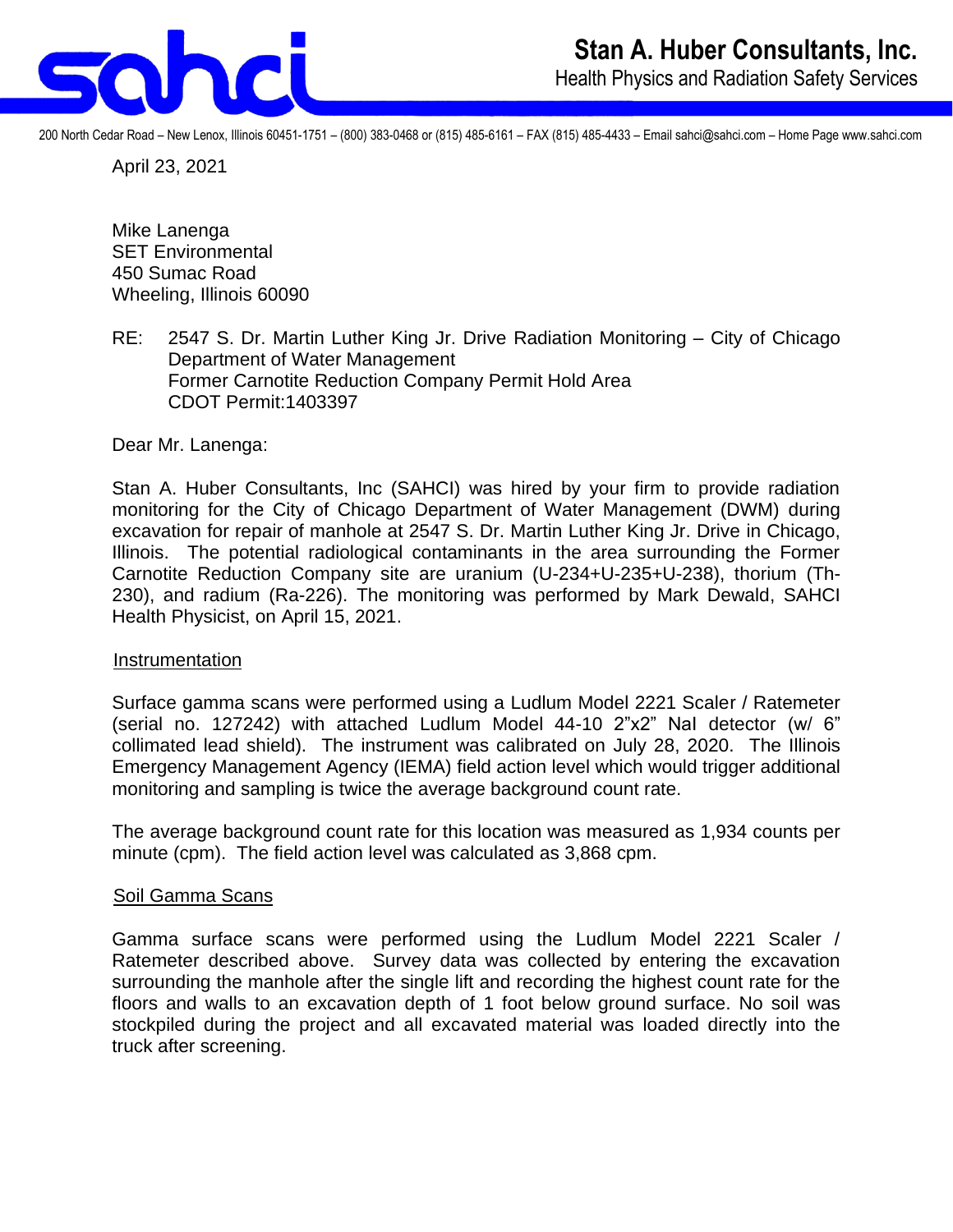The maximum gamma count rate for each lift was recorded on the attached Radiation Survey Form. The count rates in the excavation ranged from 1,900 cpm to 2,100 cpm. No count rates were found at any time that exceeded the field action level of 3,868 cpm.

## Additional Monitoring

Since no count rates were identified above the field action level, no additional soil sampling, air monitoring, or personnel monitoring were performed.

As required by IEMA, I will submit this report to Abby Mazza at the City of Chicago, Department of Assets, Information and Services (AIS).

Thank you for your assistance with this project. If you have any questions or need additional information, please call me at (815) 485-6161.

Sincerely, Stan A. Huber Consultants, Inc.

Case

Glenn Huber, CHP President